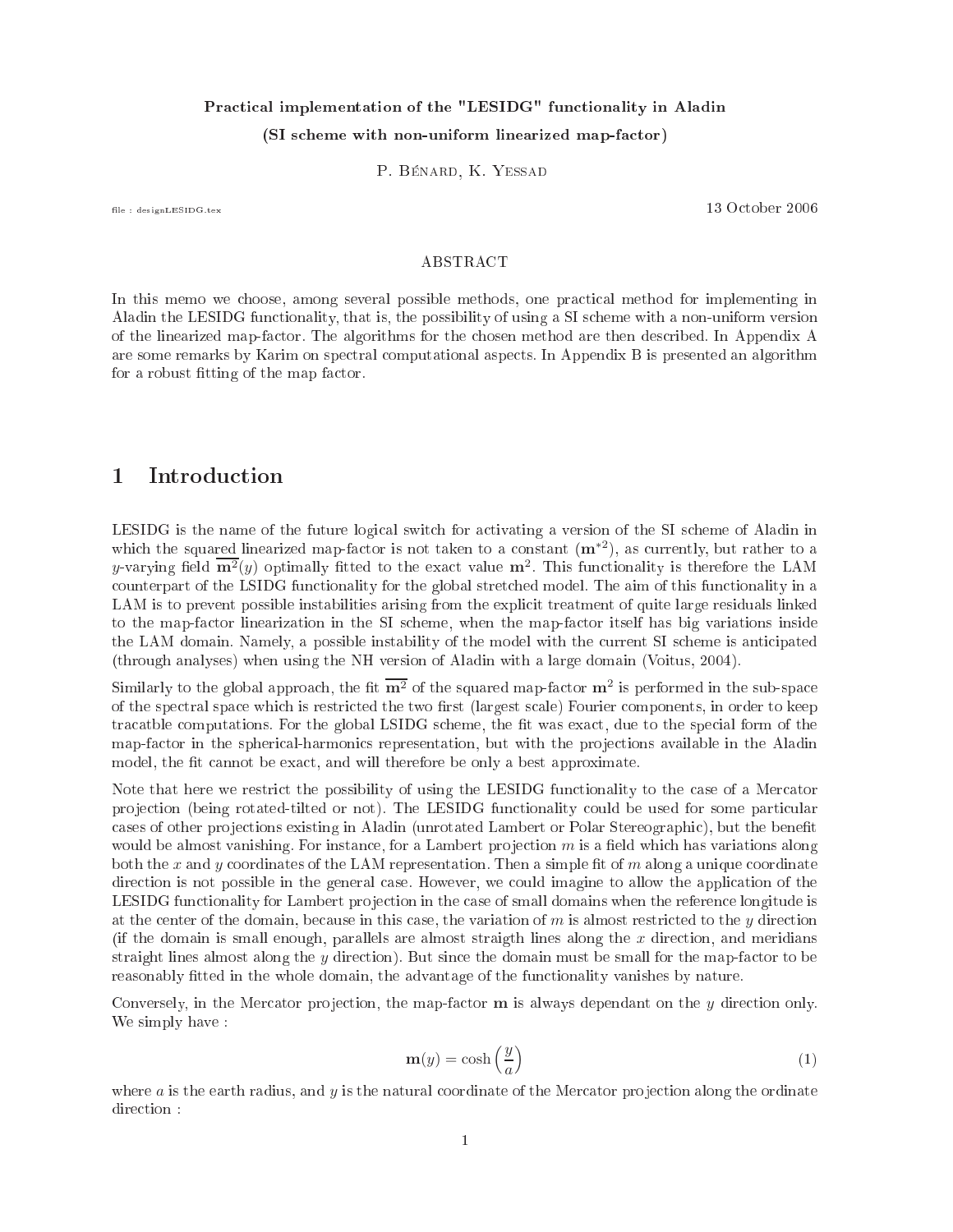$$
y = a \ln \left[ \tan \left( \frac{\pi}{4} + \frac{\theta''}{2} \right) \right] \tag{2}
$$

where  $\theta''$  is the apparent latitude of the projected point. If there is non tilting/rotation, then  $\theta''$  is the geographi
al latitude (for more details on rotated-tilted Mer
ator pro je
tion, see Bénard 2004). The coordinate  $y$  has the dimension of a physical length and is the coordinate used along the apparent ordinate axis for the LAM domain (the x coordinate is simply  $x = a\lambda''$  where  $\lambda''$  is the apparent longitude).

On the apparent Equator  $(\theta'' = 0)$ , y is numerically coincident with distances measured directly on the ground of the (spheri
al) earth, e.g. :

$$
dy|_{\theta''=0} = ad\theta'' \tag{3}
$$

## 2 Choosing a method

The goal of LESIDG is two minimize the problems arising in the SI scheme from the explicit residuals of terms involving the map-fa
tor. In the SI s
heme, the map-fa
tor is involved through its square. Moreover, we know that the stability requires that the linearized map-factor is always larger than the actual one. Hen
e three guidelines are followed :

(i) the total variation and the maximum value of  **itself must be minimal inside the domain (for a given** domain-size).

(ii)  $\overline{m^2}$  must be larger or equal than  $m^2$  in the whole domain.

(iii)  $\overline{m^2}$  must be optimally fitted to  $m^2$  by the two first Fourier components, in the sense that the maximum deviation of  $(\overline{m^2} - m^2) > 0$  must be minimal.

As a consequence of the first point, the physical domain  $(C+I)$  zones) must be centred on the apparent equator  $(\theta' = 0)$  of the projection. This, in turn, implies that the map factor is 1 at the center of the physi
al domain (C+I), and has the same maximum value at the (apparent) "northest" and "southest" edges of the physi
al domain.

One practical problem for implementing LESIDG is that the map factor is defined (and has to be fitted) only over the physical domain  $(C+I)$  zones), while the Fourier components are defined on the whole domain  $(C+I+E)$  zones). This causes some difficulties for spectral computations in comparison to the global case. Assuming the  $(C+I+E)$  domain is defined by  $y \in [-y_{\text{max}}, y_{\text{max}}]$ , let us define an adimensional coordinate Y varying from 0 to 1 in the whole  $(C+I+E)$  domain :

$$
Y = \frac{1}{2} \left( 1 + \frac{y}{y_{\text{max}}} \right) \quad \Rightarrow \quad Y \in [0, 1] \tag{4}
$$

The line  $Y = 0$  corresponding to the "apparent southest" edge of the total  $(C+I+E)$  domain, and the line  $Y = 1$  corresponding to the "apparent northest" edge of the total  $(C+I+E)$  domain. In the spectral part of the model and in the spectral transforms, the  $y$ -direction Fourier components are defined over the interval  $Y \in [0, 1]$ , Therefore,  $\overline{\mathbf{m}^2}$  writes :

$$
\overline{\mathbf{m}^2} = \Re[a_0 + z_1 \exp(2i\pi Y) + z_2 \exp(4i\pi Y)] \tag{5}
$$

In the latter expression,  $a_0$  is a real number, while  $z_1$  and  $z_2$  are complex numbers. Similarly, a given field is defined in the spectral space by its representation in the Fourier basis :

$$
\psi = \Re \left[ \sum_{n=0}^{N} \widehat{\psi}_n \exp(2in\pi Y) \right]
$$
\n(6)

where  $\widehat{\psi}_n$  are complex numbers (except for zero, where it is real).

Let us now define the physical part of the domain  $(C+I)$  by  $Y \in [0, 1-2\epsilon]$  (hence,  $\epsilon$  is the half-width of the E zone in terms of the Y coordinate).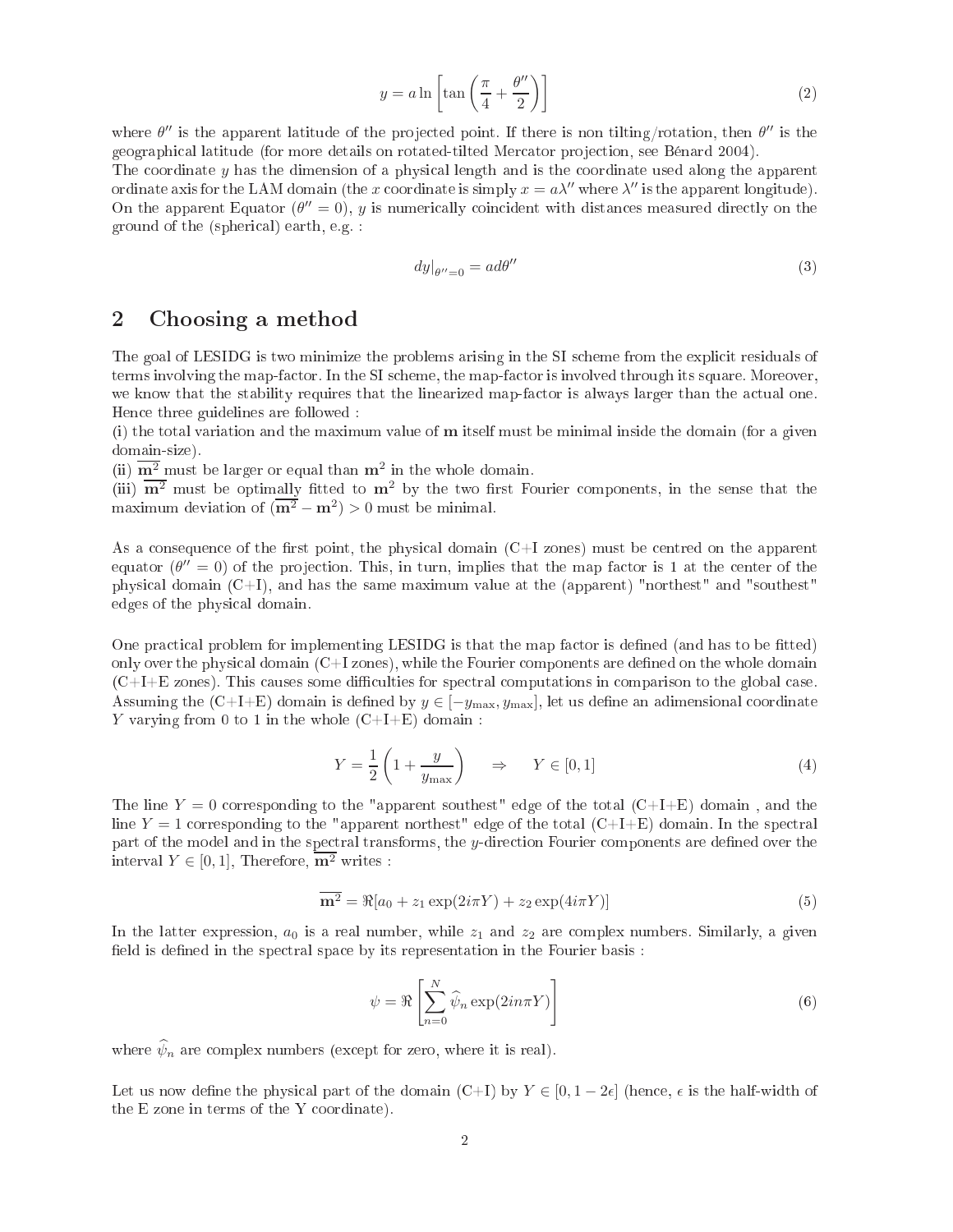## 2.1 Multiplication by the squared map-factor in spectral space

For the global stretched model, due to the special form of the decomposition of **m** in the basis of spherical harmonics, the multiplication of a field by the squared map-factor in the spectral space is quite simple, as seen in Eq. (8) of Yessad and Bénard (1996) : for a given spectral component  $\psi_{(m,n)}$  of a field  $\psi$ , the corresponding spectral component of  $\left[\mathbf{m}^2\psi\right]_{(m,n)}$  involves only the neighbouring components  $\psi_{(m,n-2)}$ ,  $\psi_{(m,n-1)},\,\psi_{(m,n)},\,\psi_{(m,n+1)}$  and $\psi_{(m,n+2)}$ . It is important to note that in the Legendre Polynomials representation, the spectral component for a given total-wave-number  $n$  is purely real. This contrasts with the Fourier component for a given zonal-wave-number  $m$ , which is complex by nature (this complex is however treated as a pair of real numbers labelled "m" and "-m" in ARPEGE). As a consequence, Eq. (8) in Yessad and Bénard (1996) is a purely real equation which indifferently applies to positive of negative values of m, resulting in a 5-diagonal form of the orresponding operator. This latter property is lost for Aladin if the squared map-factor has itself a truly complex Fourier representation, because real and imaginary parts of the map-factor and of the field then have to mix themselves in addition to the mixture of adjacent meridional wave-numbers. This in the general case, results in an operator which can be seen as 9-diagonal, and acting in a space which encompasses both real and imaginary parts of the spectral representation (for more details see Karim's note  $\text{-}$ in french $\text{-}$  in Appendix A).

### 2.2 First method : blind coding ... but costly

If we would like to sti
k to the simple and dire
t methodology used in the global model for LSIDG, we would use the decomposition of  $\overline{m^2}$  given by (5) and then define directly the matrix operators required for the SI scheme, in the spectral space. These operators are twofold :

- multiplication of a field  $\psi$  by  $\overline{\mathbf{m}^2}$ :  $\psi \longrightarrow \overline{\mathbf{m}^2}$ . $\psi$ 

- multiplication of a field  $\psi$  by the inverse of  $(1 - \alpha \overline{m^2})$  :  $\psi \longrightarrow (1 - \alpha \overline{m^2})^{-1}$ .

where  $\alpha$  is a real number. These two operators appear in both H and NH cases.

However, with this method, the map factor is not a symmetric function in the interval  $[0,1]$ , i.e. the minimum of **m** is not located at  $Y = 0.5$ . As a consequence, for the optimal fit of  $\mathbf{m}^2$ ,  $(z_1, z_2)$  in (5) are true complex numbers as illustrated in Fig. 1. In this plot, for the sake of clarity, the fit is performed only with wave numbers 0 and 1 (i.e.  $z_2 = 0$ ). The thick line is the squared map factor, and the two dashed lines are the "cos" and "sin" Fourier components which must be summed to obtain the optimal fit. The thin line is the optimal fit.



FIG. 1 – Sketch of the fit of  $m^2$  in the spectral space with the first method. The thick line is the squared map-factor  $\mathbf{m}^2$ , the thin line is the (one-component) optimal fit  $\overline{\mathbf{m}^2}$ . The two dashed lines below are the "sin" and "cos" Fourier components which must be summed to obtain the optimal fit.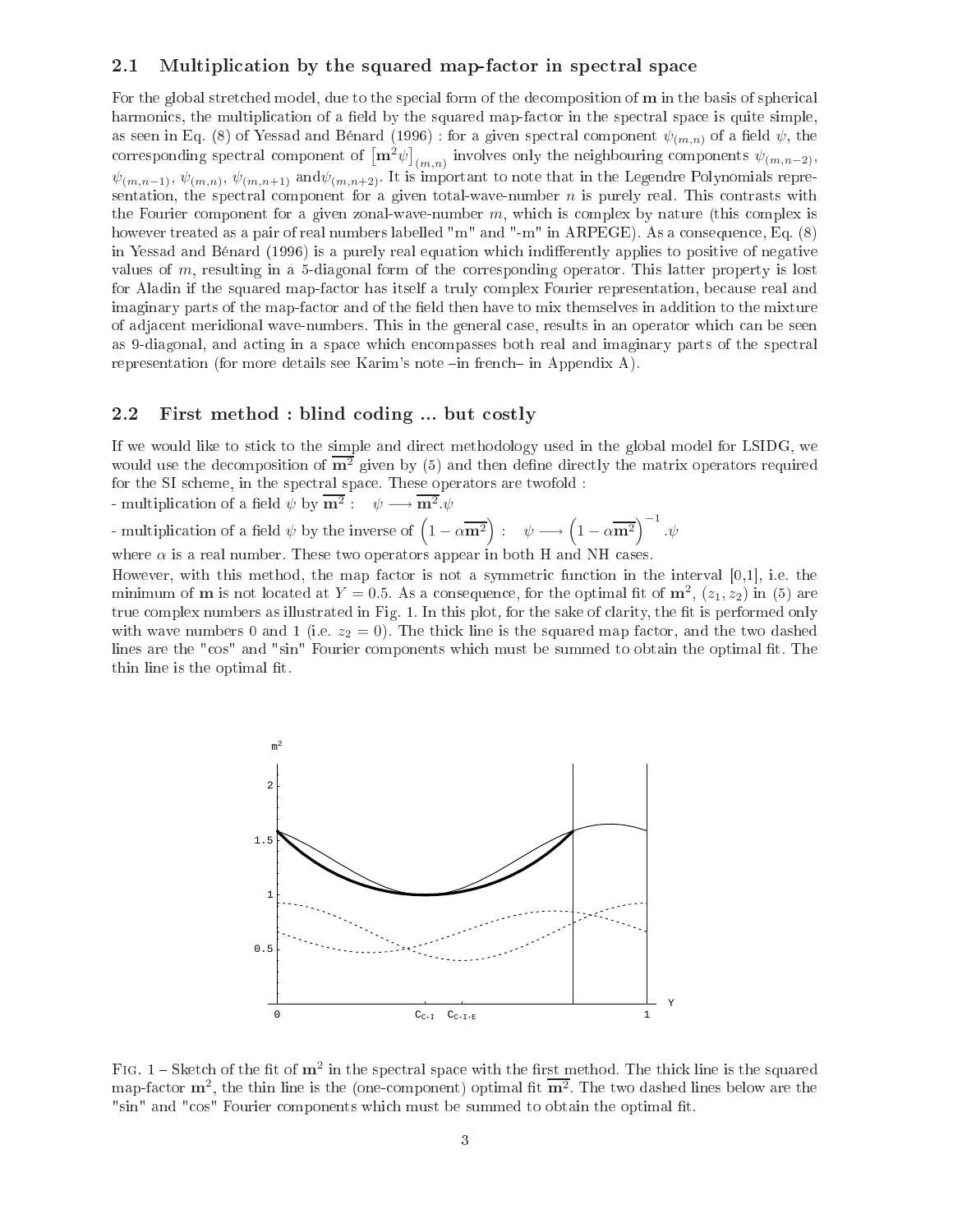In these conditions, as stated above, the computation of the second operator implies the inversion of 9diagonal matrices of size  $4N+1$  (once again, for more details on these computational aspects, see Karim's note in Appendix A, in french). The computations in this case appear to be dramatically different from the global case, where the computations result in the inversion of 5-diagonal matrices of size  $2N+1$ . The code for such a method is not ready, and preparing this code would represent a large work, and a large modification of the spirit of the method compared to the global version. Moreover, although this method would result only in "slightly" heavier computations (mostly in the setup), it woul require much more storage, since twice more matrices are needed, each of them being roughly twice bigger in size (9-diag instead of 5-diag).

## 2.3 Second method : ad hoc and ... a bit unsound

In order to escape the above difficulty, one could imagine to remove the problem at its origin, and accept to define the  $(C+I)$  domain as a bit unsymmetric with respect to the apparent equator, in order that the map-factor becomes symmetric when considered in the whole  $(C+I+E)$  domain. In such a method, the apparent equator of the projection would be located at  $Y = 0.5 + \epsilon$ . The  $(C+I)$  domain is then more extended toward the southern apparent hemisphere, as seen in Fig. 2. In this method, the minimum of the map-factor is realized at the center of the  $(C+I+E)$  domain, therefore the best fit of  $m^2$  on  $(C+I+E)$  would be achieved for a Fourier component containing only "cos" functions (by symmetry). As a consequence, the two abovementioned operators be
ome of a similar nature than their global ounterpart with LSIDG (i.e. the se
ond operator requires inversion of 5-diag matri
es with same dimension as in LSIDG).



Fig. 2 Same as Fig. 1, but for the se
ond method. Note the t is optimal only when onsidered on the  $(C+I+E)$  domain.

However, this method, although efficient in CPU and storage, has several disadvantages. First it implies that the ratio between the width of the  $C+I$  domain and  $C+I+E$  domain is known very early in the course of an application, that is, when EGGX is invoked for the first time to define the physical domain : we would have to anticipate the width of the E zone as soon as we decide on which physical domain we would like to run the LAM. This is not in agreement with the spirit of the system for designing domains and applications with Aladin, and could lead to practical problems in some cases (for instance, trying to evaluate the impact of broadening the E zone would imply to compulsorily change the location of the physi
al domain !). Morover, the physi
al domain would be unsymmetri around the apparent equator, thus violating the first requirement above. In addition, the fit obtained with "cos" components is optimal in the whole  $(C+I+E)$  zone, but there is no special reason why to include the E zone in the fitting area, and when considered in the  $(C+I)$  area only, this symmetric fit is no longer optimal. Of course, the relative width of the E zone is exaggerated in the figure, but this all these facts represent an inconvenience, especially if we notice that this dissymetry (or its larger domain, according to the adopted point of view) significantly deteriorates the quality of the fit, as can be seen by comparing to Fig. 1.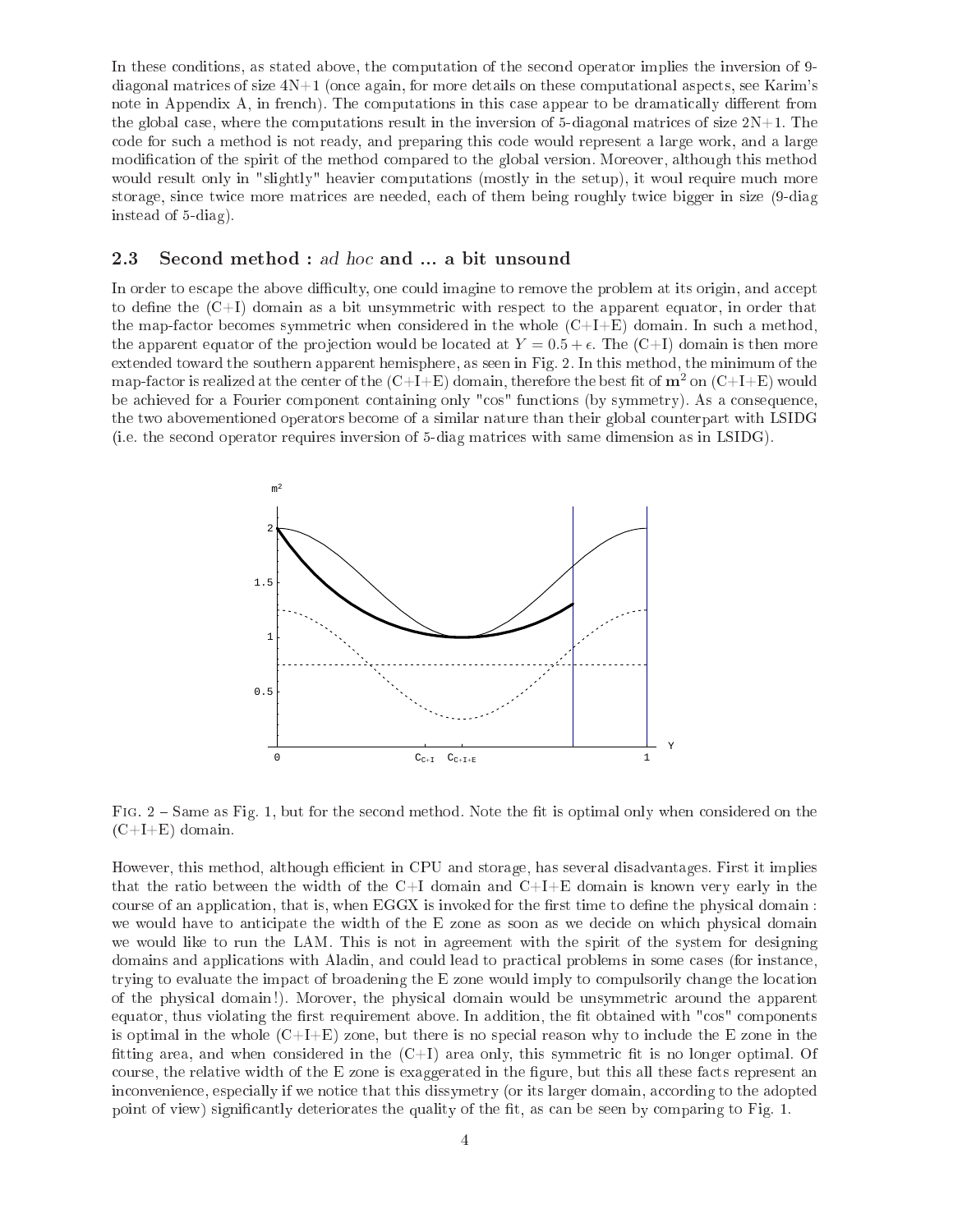This method does not bring all the benefits we could expect from the implementation of the LESIDG functionality. It is constraining from a practical point of view, and finally rather inelegant. It should be hosen only in ase nothing better is found.

## 2.4 third method : looks strange, but finally quite simple and efficient

In this method, we try to keep the advantage of a physical domain  $(C+I)$  centred on the equator of the projection, the advantage of a best quality fit, and the advantage of simple and minimally-modified SI operators.

For this, we apply a simple "translation" operator T, to all fields  $\widetilde{\psi^+}$  entering in the spectral space (whi
h are indeed the RHSs of the SI system). This translation is the one whi
h brings the equator of the projection [i.e. the center of the  $(C+I)$  domain] from its initial position  $Y = 0.5 - \epsilon$  to the center of the  $(C+I+E)$  domain, at the position  $Y=0.5$ . The representation of physical domains in the spectral space is illustrated in Fig. 3 and 4, for the untranslated and translated cases.



Fig. 3 Representation of the physi
al spa
e in the untranslated spe
tral-spa
e.



Fig. 4 Representation of the physi
al spa
e in the translated spe
tral-spa
e.

Then in the spectral space, all computations are made with translated fields. Doing this, the fields become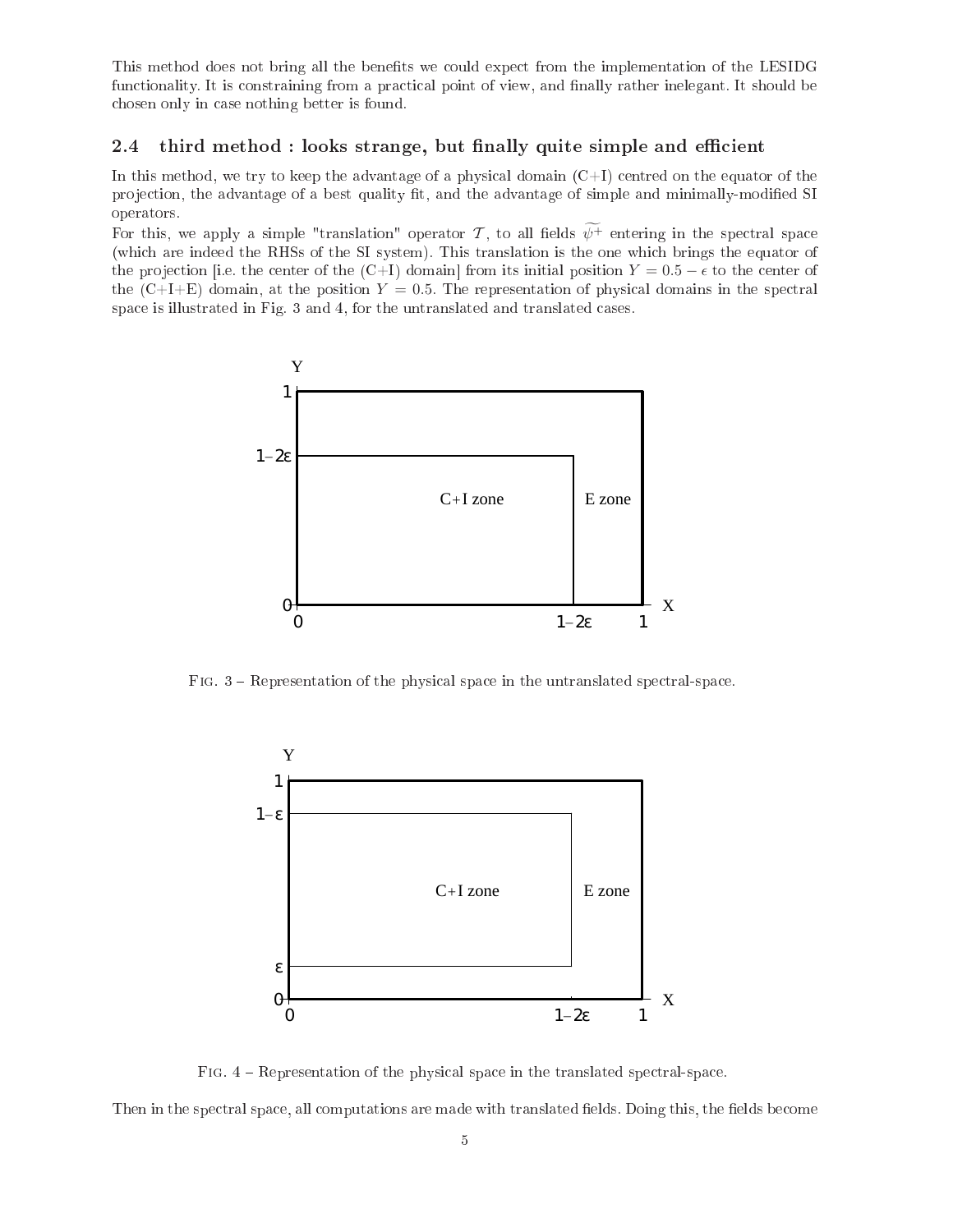consistent with a translated version of  $m<sup>2</sup>$  having its minimum value at the center of the Fourier domain  $Y = 0.5$ , hence being fitted exclusively with "cos"-type components. As a consequence, the operators involved in the SI scheme keep their relatively simple form, similar to the form occuring in the global LSIDG functionality. When the spectral computations are completed, the fields  $\psi^+$  (and their derivatives) are translated back to their normal position by application of  $\mathcal{T}^{-1}$ .



Fig. 5 Same as Fig. 1, but for the third method.

The situation of the map-factor with respect to "cos" and "sin" Fourier components in the spectral space after the translation is illustrated in Fig. 5. A physical field which would exhibit a minimum at the center of the  $(C+I)$  zone in the physical space, would have its minimum at the center of the figure once in the (translated) spe
tral-spa
e.

The spectral formulation of operators T and  $T^{-1}$  is quite simple and only involves a "local" mixing of "sin" and "cos" parts of each individual Fourier component  $\psi(n,m)$ , without any interaction with adjacent Fourier components  $\psi(n',m')$ . These operator can be anticipated as easy to code, and efficient to apply. Implementing the application of these operators to all fields at the very beginning (and very end) of spectral computations should also not be a big problem, due to their simplicity.

The reason for doing the translation in the spectral space rather than in the physical space, where it would seem to be "more natural" is threefold :

- The translation in physical space would probably be much harder to practically implement due to the parallel omputing segmentation : this would require the knowledge of values for grid-points whi
h are not necessarily in the same "packet". Conversely, in the spectral space, the translation process is purely "lo
al" as mentioned above, and therefore, mu
h easier to implement.

- If the translation was made in the physical space, then only translated fields would be available in the spectral space. Since the historical files are written at the level of spectral space and filled with spectral values, these files would necessarily contain translated fields, unless some special operations are performed in order to prevent this.

Doing the translations in the spectral space, although strange at first glance, is finally more natural, when onsidering globally all the onstraints of the model.

A last comment concerns the interest of applying  $\mathcal T$  "globally", i.e. to all spectral prognostic vectors, instead of "locally", i.e. only when needed. In effect we could imagine that we still continue to work with normal (untranslated) vectors in the spectral-space, and that we just apply locally the sequence  $\mathcal{T}, \mathcal{T}^{-1}$ to the involved vector when an occurence of  $\overline{m^2}$  is encountered in the code of spectral computations (for one of the two operators mentioned at the beginning). This would minimize the pla
es where the data is modified compared to the case  $LESIDG = F$ . However, in terms of code-management, this would probably be not very interesting. The conceptual simplicity (readability) and the code modularity would become much poorer, and these parts of the code would become  $H/NH$  specific although there is no special reason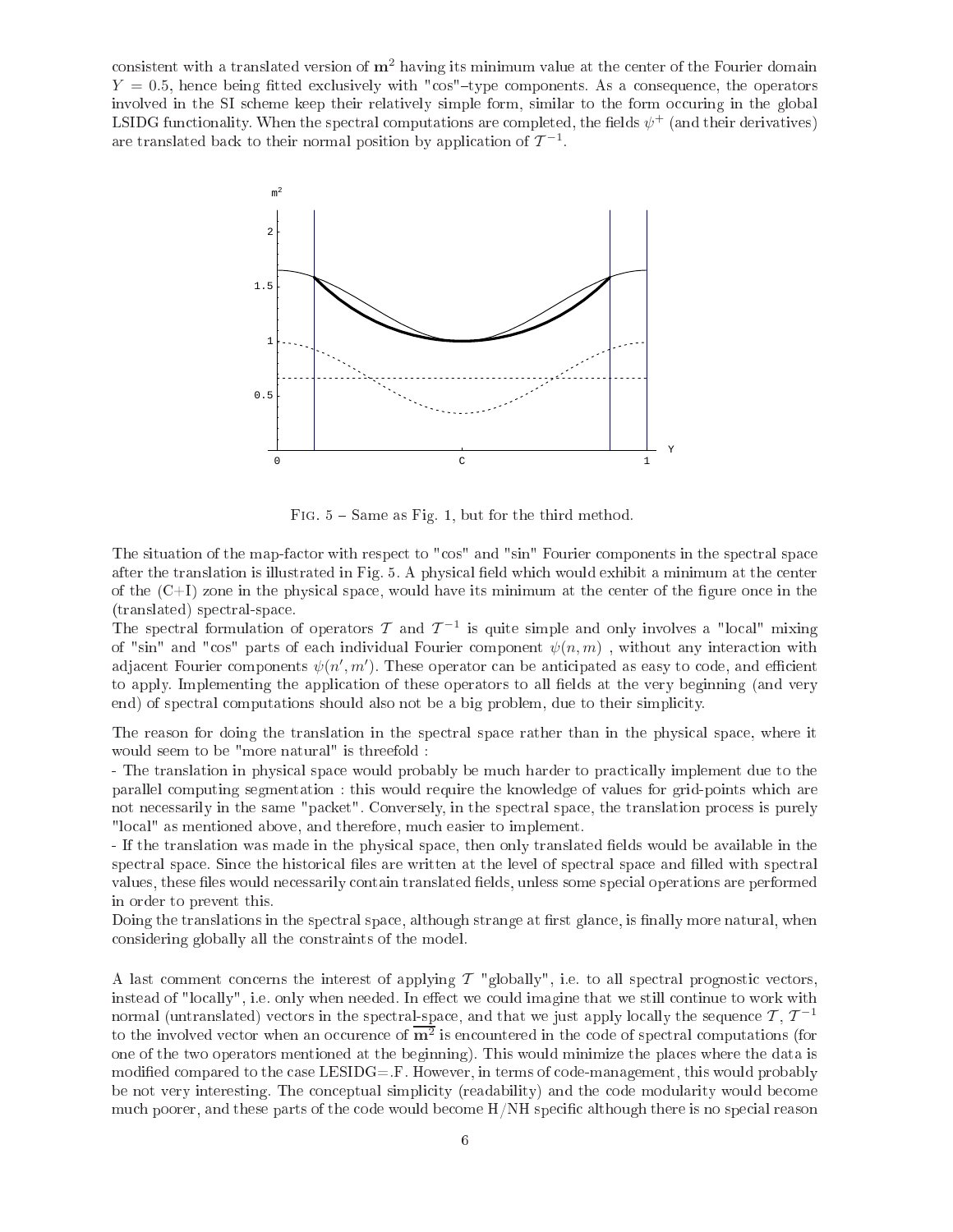for it. One could argue that it would be more efficient, at least if the occurences of  $\overline{m^2}$  operators are less numerous than the number of spectral prognostic variables. This is maybe true in the H mode, but not in NH mode, where many occurences of the map-factor are indeed encountered in spectral computations. Moreover, even in H mode, the benefit would be small because this represents a reduction of the CPU by a factor  $2/3$  only for this transformation the cost of which is anticipated as very small. Balancing the pros and ontras, the solution of a global transformation to all ve
tors seems to be more appropriate and more rational.

#### Coding aspects (discretization aspects 3

## 3.1 Origin of indi
es in Fourier Transforms

The appropriateness of the implementation of the LESIDG functionality requires an accurate placement of the center of the physical domain  $(C+I)$  exactly at the same place than the center of the segments used in the Fourier tansforms : the translation operator  $\mathcal T$  must be carefully defined in order to insure an accurate fit of the map-factor. In other words the success of LESIDG requires the accurate knowledge of the origin of the Y oordinate used in Fourier spa
e.

The comments in Fourier transforms code (FFT992) indicate that the Fourier vector is :  $[X(0), \ldots,$  $X(N-1)$ , and that the K-eth "cos" Fourier functions is COS(2\*J\*K\*PI/N) with (J=0,...,N-1), thus suggesting that the Fourier segment actually starts at J=0. However, the problem is to know what is actually stored in the so-called quantity "X(J=0)", when performing the Fourier Transforms. Is it the first value in the  $(C+I)$  domain (the one called  $X(JGL=1)$  in the grid-point part), or is it the last value of the  $(C+I)$  domain (the one called **X(JGL=NDGUX)** in the grid-point part), or even something else?

Logically, the origin of "sin" and "cos" Fourier components should be the position corresponding either to the indice  $J = 0$  or  $J = 1$  in grid-point part. Since the code is quite cumbersome on this point, we choose, by safety, to let this origin undetermined (i.e. tunable) and therefore, we define a specific variable JORIG which value should be either 0 or 1, and which indicates the index of the origin of Fourier segments in grid-point ve
tors.

#### $\overline{\mathbf{4}}$ **Conclusions**

The transposition of the LSIDG functionality from the global (stretched) model to the (projected) LAM model can be made straightforward if some special care is taken in order to allow a "symmetric" representation of the map-factor in the spectral space along the  $\eta$  direction. This can be easily achieved through additional translations of all spectral fields at the very beginning and near the end of spectral computations (but before writing historical files for the inverse translation).

In this ase, the methodology of the LESIDG fun
tionality be
omes very similar to the one of the LSIDG functionality. The main difference is that the linearized map-factor  $\overline{m^2}$  is no longer equal to its exact counterpart, but only approximated through an optimal two-components fit. Due to the symmetry of  $\overline{m^2}$ over the y-Fourier domain, all operators involved remain 5-diagonal matrices with a level of complexity equal or smaller to that of the LSIDG s
heme. Therefore, the same oding framework ould be kept for the point of view of spe
tral linear operators.

## Referen
es

Bénard, 2004 : New "Rotated/Tilted Mercator" geometry in Aladin. Internal GMAP note, available at :http ://www.
nrm.meteo.fr/gmapdo
/IMG/ps/rotmer.ps

Voitus, F., 2004 : Liens entre la géométrie horizontale et le schéma semi-implicite dans les modèles ARPEGE, ARPEGE/ALADIN, et ARPEGE/ALADIN-NH. Rapport de Stage de Fin d'Etudes n° 851. E
ole Nationale de la Météorologie, Toulouse.

Yessad, K, and P. Bénard, 1996 : Introduction of a local mapping factor in the spectral part of the Météo-France global variable mesh numerical forecast model. Q. J. R. Meteorol. Soc.,122, 1701–1719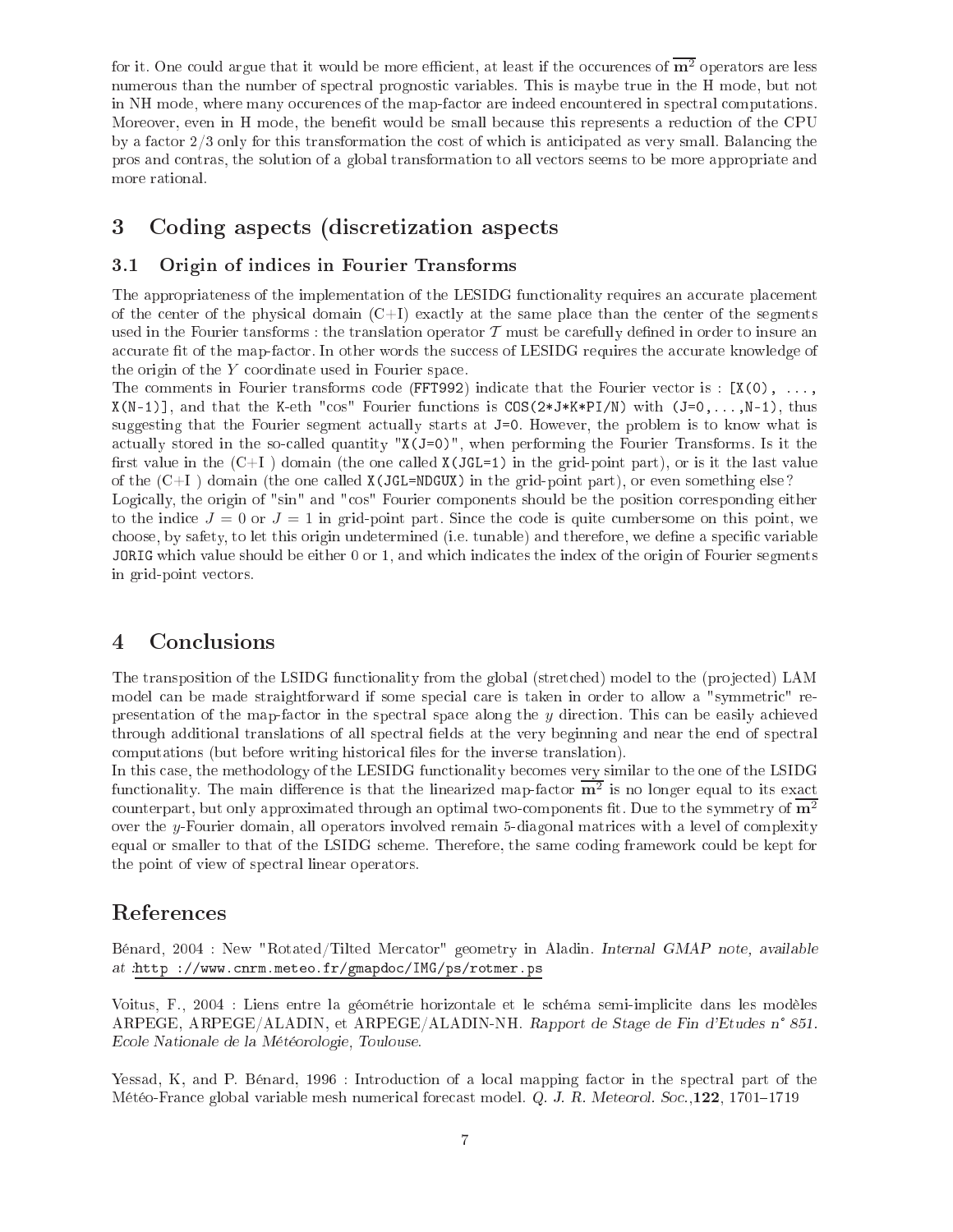## Appendix A : Karim's omputation sheet

Preliminary note : Here MAPapprox is the \*SQUARE\* of the approximated map-factor.

## A.1 : First method

```
MAPapprox = MAP0 + MAP1C * C1 * cos(2 PI Y)+ MAP1C * S1 * sin(2 PI Y)
                 + MAP2C * C2 * cos(4 PI Y)
                 + MAP2C * S2 * sin(4 PI Y)
ave
 C1**2 + S1**2 = 1; C2**2 + S2**2 = 1
et deux autres relations liant (C1, C2, S1, S2)
puisque (C2,S2) 
on
erne des angles doubles par
rapport à (C1,S1)
Apres moult calculs cela doit nous donner
(je ne garantis pas pleinement le signe des termes
en S1 et S2 mais ce qui est certain c'est qu'on
retran
he le terme en n+1 (resp. n+2) au terme en n-1
(resp. n-2).
[MAPapprox F]cc (m,n) = MAPO Fcc(m,n)+ 0.5 MAP1C * C1 * [ Fcc(m,n-1) + Fcc(m,n+1) ]
+ 0.5 MAP2C * C2 * [ Fcc(m, n-2) + Fcc(m, n+2) ]+ 0.5 MAP1C * S1 * [ Fcs(m,n-1) - Fcs(m,n+1) ]
+ 0.5 MAP2C * S2 * [ Fcs(m,n-2) - Fcs(m,n+2) ]
Meme type de formule pour le premier index egal a 's'
au lieu de 'c' (qui fournit [MAPapprox F]sc (m,n)).
[MAPapprox F]cs (m,n) = MAPO Fcs(m,n)+ 0.5 MAP1C * C1 * [ Fcs(m,n-1) + Fcs(m,n+1) ]
+ 0.5 MAP2C * C2 * [Fcs(m,n-2) + Fcs(m,n+2)]- 0.5 MAP1C * S1 * [ Fcc(m,n-1) - Fcc(m,n+1) ]
- 0.5 MAP2C * S2 * [ Fcc(m,n-2) - Fcc(m,n+2) ]
Meme type de formule pour le premier index egal a 's'
au lieu de 'c' (qui fournit [MAPapprox F]ss (m,n)).
Les commentaires qu'on peut faire sur ces formules
sont les suivants:
- il n'y a plus separabilite des termes en Fcc et Fcs
 (resp. Fsc et Fss) qui sont maintenant couples.
- Les termes en S1 et S2 sont affectes du signe +
 dans la premiere expression et du signe - dans la
  se
onde.
Matriciellement cela s'ecrit, pour "m" donne
[MAPapprox F] = MAPapproxSYM (VECFcc, VECFcs, VECFsc, VECFcs)
+ MAPapproxANT (-VECFcc, VECFcs, -VECFsc, VECFss)
ou par exemple VECFcc est le vecteur des coefficients Fcc(m,n)
MAPapproxSYM est la matri
e symetrique:
- de diagonale principale comportant des MAPO
- de premiere diagonale laterale comportant des 0.5*MAP1C*C1
```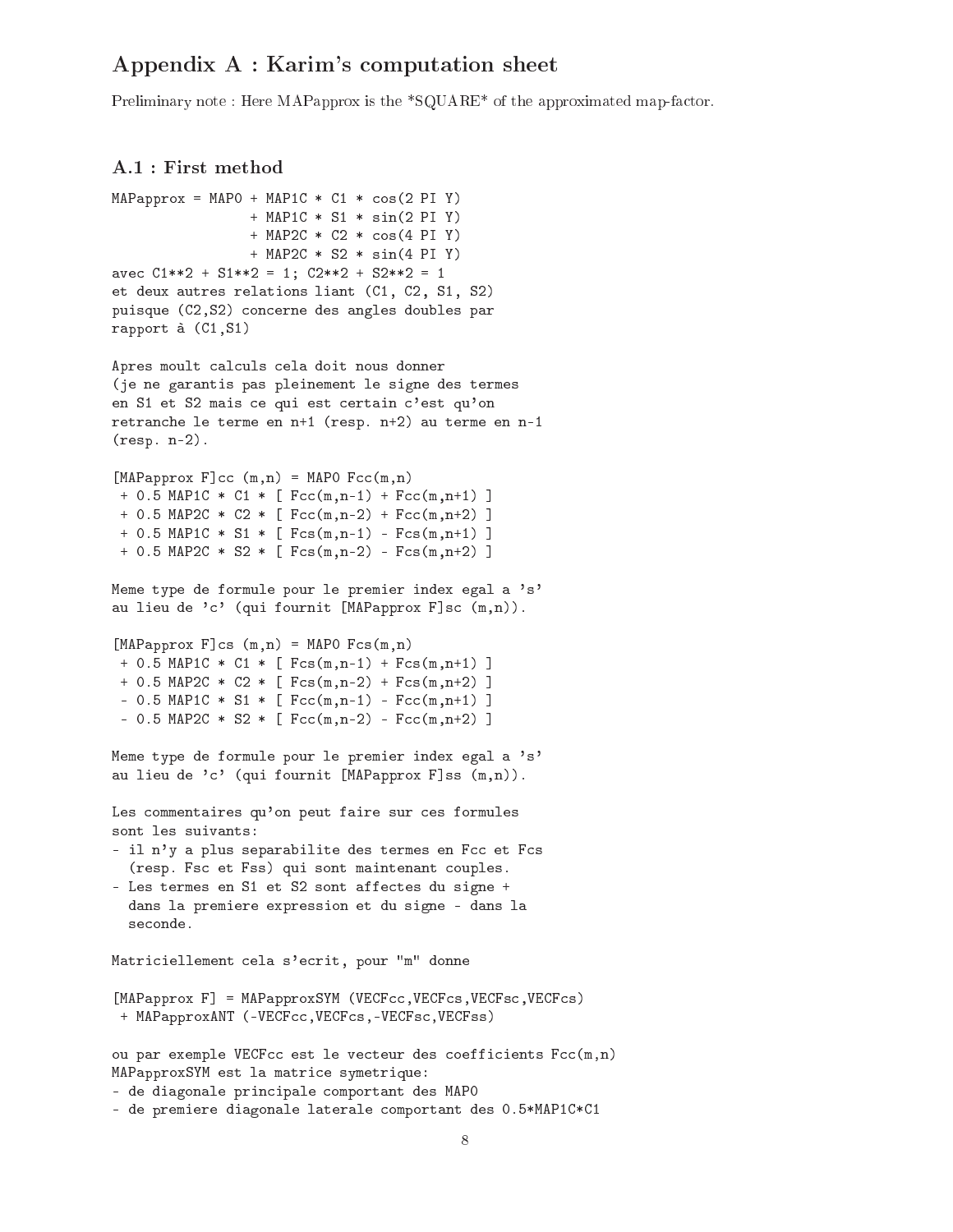- de seconde diagonale laterale comportant des 0.5\*MAP2C\*C2 MAPapproxANT est la matri
e antisymetrique:

- de diagonale prin
ipale omportant des zeros

- de premiere diagonale laterale comportant des +/- 0.5\*MAP1C\*S1

- de seconde diagonale laterale comportant des +/- 0.5\*MAP2C\*S2

Pour les multiplications spectrales par MAPapprox, cela se gere assez bien car au lieu d'avoir une seule multiplication matri
ielle par MAPapproxSYM (appel a MXPTMA) on en a 2 (2 appels a MXPTMA, l'un ave MapproxSYM, l'autre ave MapproxANT, au prix de duplications de tableaux)

Pour les inversions de facteurs du style I - alpha MAPapprox c'est une toute autre paire de manche car au lieu d'avoir une matrice penta-diagonale de dimension (NISNAX(m)+1)\*\*2 a inverser et a appliquer a 4 ve
teurs de longueur NISNAX(m)+1, on a une matrice a 9 diagonales (et non symetrique de surcroit ar il y a symetrie de ertaines diagonales et antisymetrie des autres), de dimension  $4 * (NISNAX(m) + 1) **2$ , qu'on applique a 2 ve
teurs de longueur 2\*(NISNAX(m)+1). Ceci oblige a reecrire tout le code pour les calculs matriciels (routines SUHER, SUHES, MXTURE, MXTURS) et par voie de onsequen
e toutes les interfaces a ces calculs. Ceci nous vaut egalement la presen
e de tableaux plus volumineux.

## A.2 : Second method

(not documented).

## A.3 : Third method

```
Il existe une transformation spe
trale equivalente
a une translation meridienne point de grille de longueur E/2
(application d'une transformation matricielle utilisant des

oeffi
ients Cn=
os(2 PI n ee) et Sn=sin(2 PI n ee)
ou ee = 0.5 * (largeur meridienne de E) / (largeur meridienne de C+I+E),
"ee" etant exprimee dans la meme coordonnee que Y, c.a.d. une

oordonnee apparente qui suppose l'equidistan
e des points;
par exemple si on a 100 "latitudes" dont 10 pour la zone d'extension
alors ee=0.05):
au prix d'un changement de variable dans l'espace spectral
on se ramenerait au 
as S1=S2=0, mais 
ela voudrait dire
qu'il faudrait faire une transformation ve
torielle
sur tous les 
hamps au debut de ESPCSI/ESPNHSI, et
refaire la transformation inverse a la fin de 
es memes
routines.
Dans l'espa
e spe
tral translate, on a:
MAPapprox = MAP0 + MAP1 * cos(2 PI Y)+ MAP2 * 
os(4 PI Y)
Soit F un vecteur (non translaté) dans
l'espace spectral, avec pour chaque nombre
d'onde (m,n) les quatres coefficients reels:
```
 $F(m,n) = [Fcc(m,n); Fcs(m,n); Fsc(m,n); Fss(m,n)]$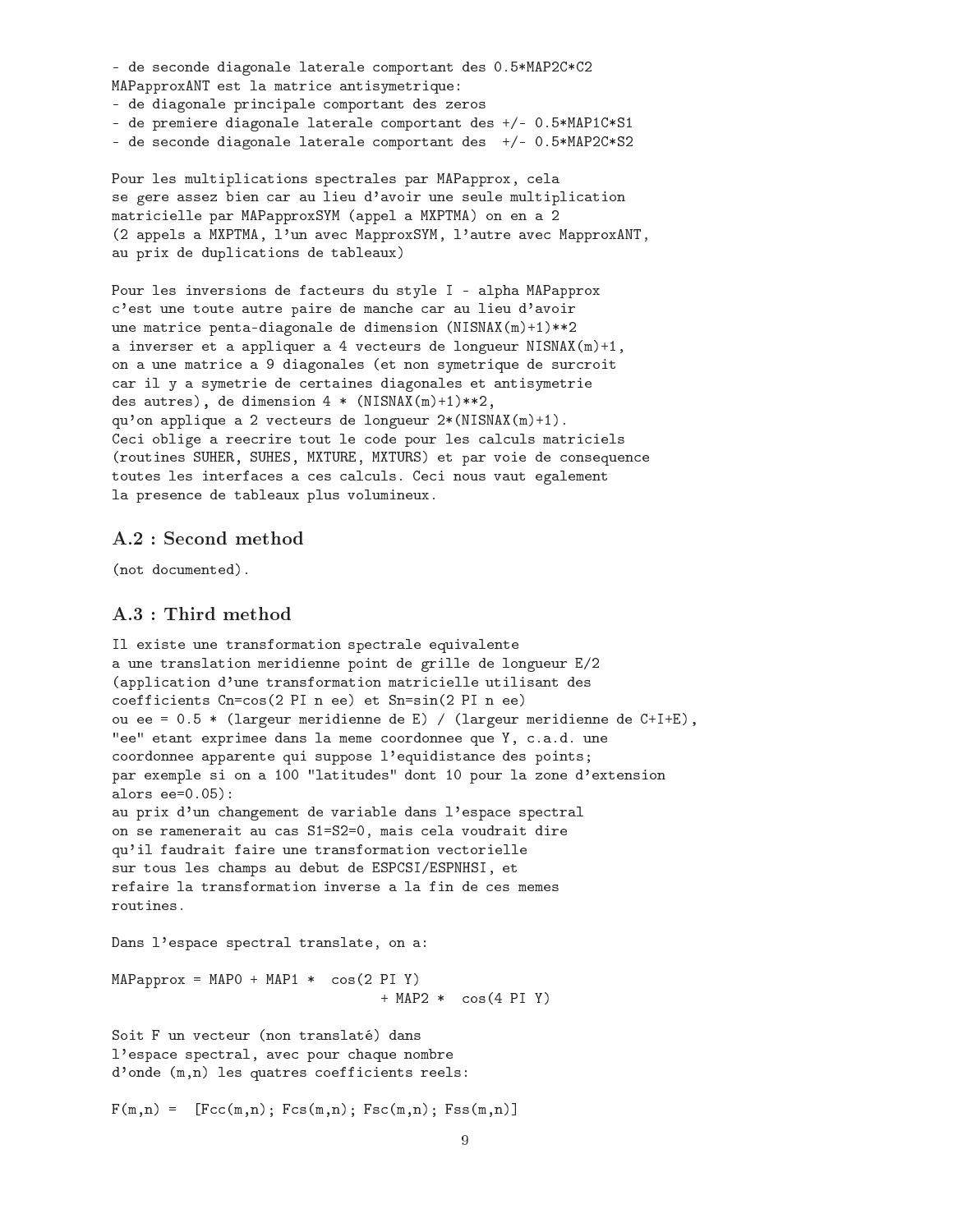```
Les coefficients du vecteur translate G(m, n)seront alors:
Gcc(m,n) = cos(2 PI n ee) Fcc(m,n) - sin(2 PI n ee) Fcs(m,n)Gcs(m,n) = sin(2 PI n ee) Fcc(m,n) + cos(2 PI n ee) Fcs(m,n)Gsc(m,n) = cos(2 PI n ee) Fsc(m,n) - sin(2 PI n ee) Fss(m,n)Gss(m,n) = sin(2 PI n ee) Fsc(m,n) + cos(2 PI n ee) Fss(m,n)La multiplication par M^2 pour le vecteur G s'ecrit alors:
[MAPapprox G]xx (m,n) = MAPO Gxx(m,n)+ 0.5 MAP1 * [ Gxx(m,n-1) + Gxx(m,n+1) ]
+ 0.5 MAP2 * [ Gxx(m,n-2) + Gxx(m,n+2) ]
ou xx represente indifferemment: cc, cs, sc ou ss.
Les commentaires qu'on peut faire sur cette formule
sont les suivants:
- il y a separabilite totale des termes en Fcc, Fcs, Fsc et Fss
  pour les opérateurs faisant intervenir MAPapprox
Matriciellement cela s'ecrit, pour "m" donne:
[MAPapprox G]xx = MAPapproxSW (VEC_Gxx)ou VEC_Gxx est le vecteur des coefficients Gxx(m,n),
MAPapproxSYM est la matri
e symetrique:
- de diagonale principale comportant des MAPO
- de premiere diagonale laterale comportant des 0.5*MAP1
- de seconde diagonale laterale comportant des 0.5*MAP2
Pour les multiplications spectrales par MAPapprox, cela
se gere bien.
Pour les inversions de facteurs du style (I - alpha MAPapprox)

ela se gere bien aussi.
Ensuite, vers la fin des calculs spectraux, il faut revenir
aux vecteurs non translatés, ce qui se fait par la translation
inverse.
```
## A.3 : Other computational aspects and conclusions

L'essentiel des calculs concernant la prise en compte de MAPapprox se fait dans l'espace spectral, qui ne connait pas le decoupage C+I+E. Il y a quelques multiplications a prevoir dans l'espa
e point de grille: par exemple pour le modele hydrostatique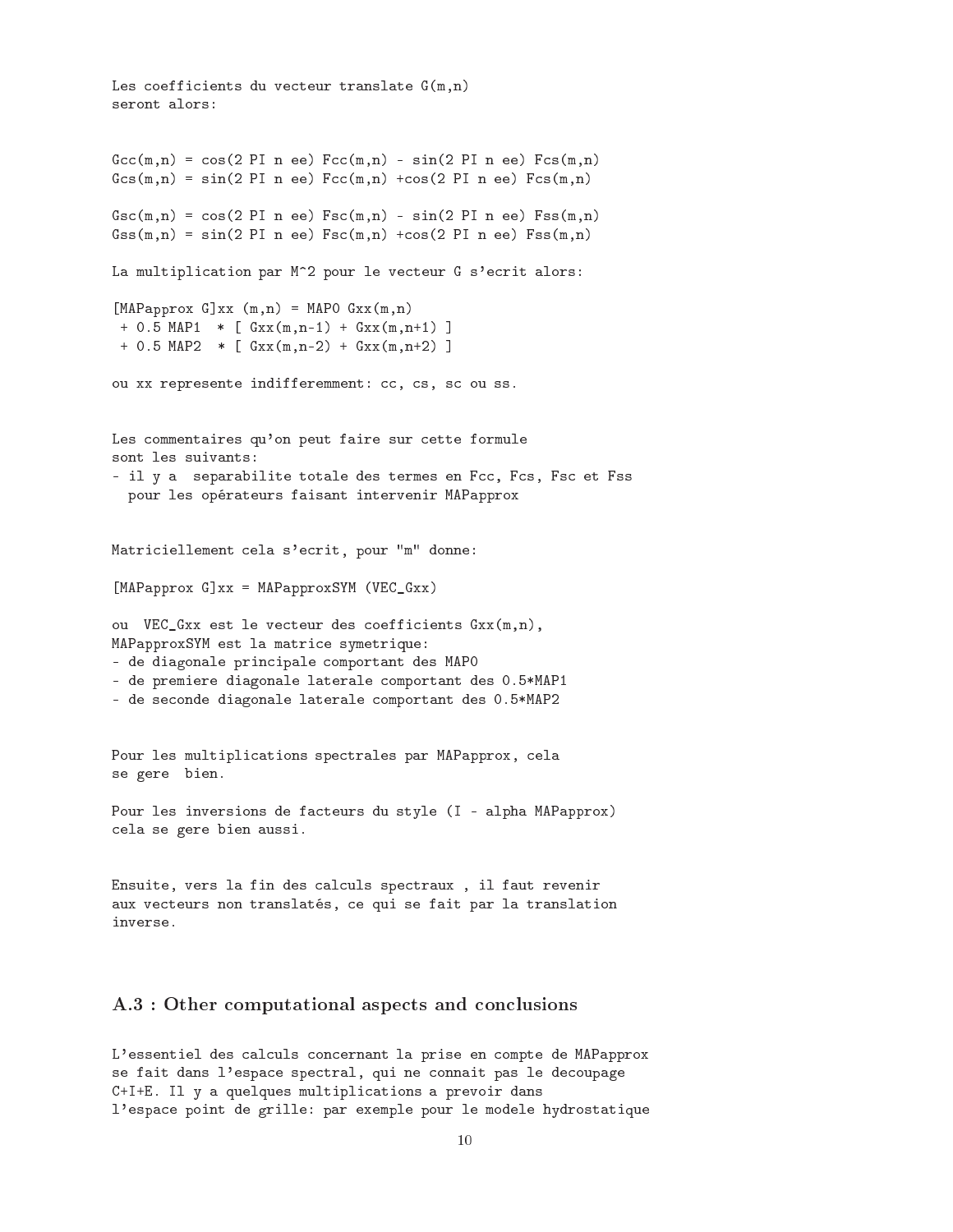la linearisation fournit un terme en MAP\_REFSI \* D', mais la partie explicite des calculs point de grille ne connait que la divergen
e geographique D, qui vaut D = M\*\*2 \* D' Donc MAP REFSI  $*$  D' = (MAP REFSI / M $**2$ )  $*$  D MAP\_REFSI est la valeur de reference de MAP=M\*\*2 pour le semi-implicite. Dans ARPEGE: LSIDG=F: MAP\_REFSI=c\*\*2, donc MAP\_REFSI \* D' =  $(c**2/M**2)*D$ C'est donc (c\*\*2/M\*\*2)\*D qu'on trouve dans les calculs pdg. LSIDG=T: MAP\_REFSI=M\*\*2, donc MAP\_REFSI \*  $D' = D$ C'est donc D qu'on trouve dans les calculs pdg. Dans ALADIN: RSTRET, c'est la valeur maximale du facteur d'echelle sur C+I LESIDG=F: cf. LSIDG=F d'ARPEGE LESIDG=T: MAP\_REFSI=MAP\_approx, don MAP\_REFSI \* D' = (MAP\_approx/M\*\*2)\*D C'est donc le facteur (MAP\_approx/M\*\*2) qui va apparaitre dans les calculs point de grille, ce qui suppose de connaitre M (calcule dans le tableau GM) et MAP approx (a calculer et a sto
ker dans un tableau SI\_GMAPP egalement dimensionne ave NGPTOT). Comme les calculs point de grille ne sont faits que sur C+I il n'y a pas besoin de calculer la valeur point de grille de MAP\_approx sur la zone "E" et de toute fa
on la valeur point de grille va etre calculee avec la formule utilisant les MAP0, MAP1 et MAP2. Pour M, on n'a pas plus besoin de la representation point de grille dans la zone "E", pas plus qu'on en a besoin pour LESIDG=F ou dans le restant des calculs.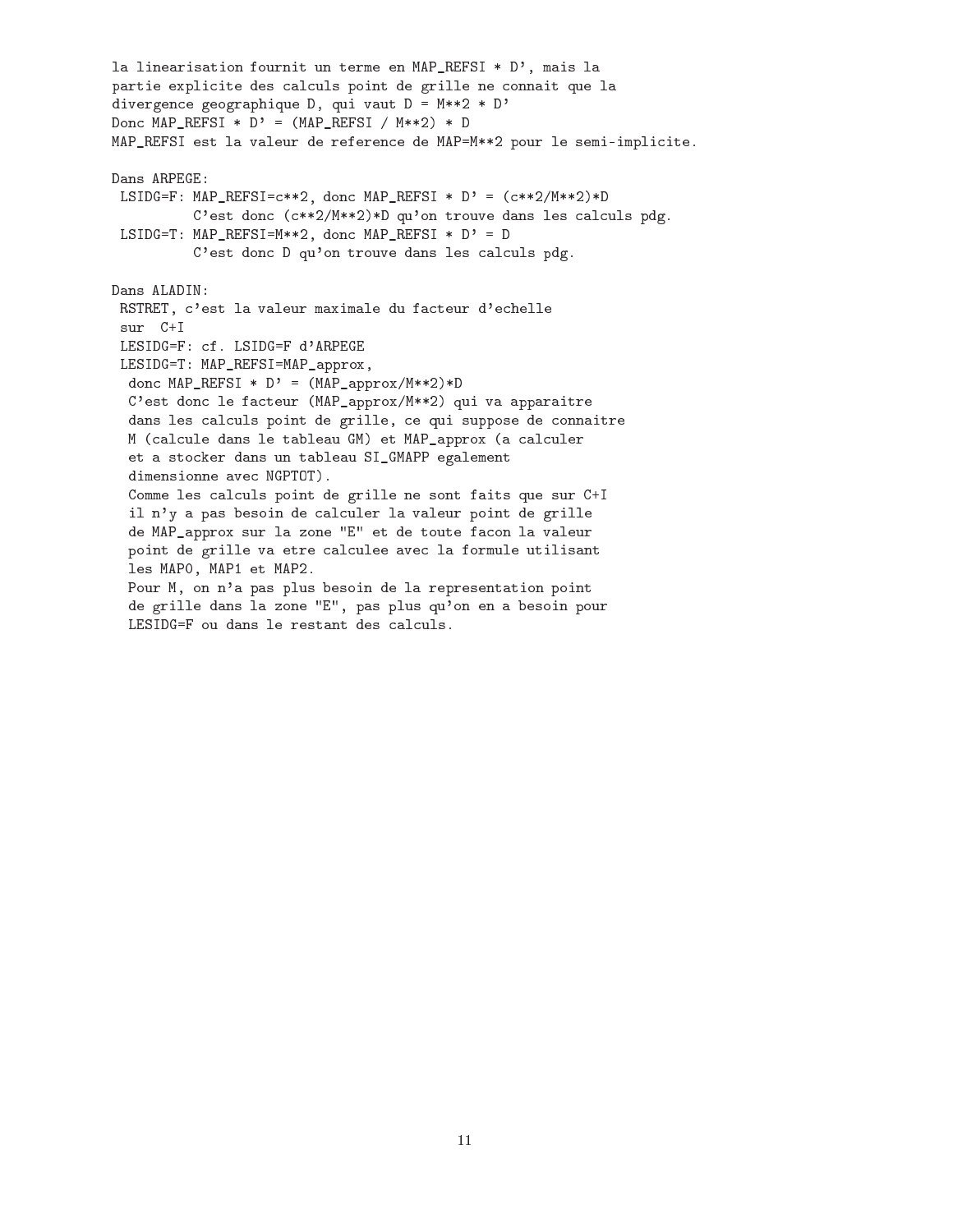# 5 Appendix B : Algorithm for the fit of  $m^2$  by  $\overline{m^2}$

We assume that the relevant translation has been performed at the beginning of spectral computations, as explained in section 2, thus insuring that the physical field  $m^2$  is centered in the space of Fourier segments defined by  $Y \in [0,1]$ . Therefore,  $Y = 0.5$  is assumed to correspond to the place where  $m^2$ rea
hes its minimum. However, the proposed algorithm is designed in view of beint quite robust and to garantee a proper fit even if this latter condition is not fulfilled exactly. As a consequence, we will assume, as a starting hypothesis that the map factor is "almost" centered in the  $(C+I)$  domain.

As mentionned in se
tion 3 a "universal" solution is adopted here in order to garantee an easy tuning of the s
heme with respe
t to the origin of Fourier segments in grid-point ve
tors : a tunable value of the origin JORIG for the Fourier segment is defined as an extra variable of the problem. The value of JORIG may be either 1 or 0.

A last remark before beginning the design of the tting algorithm is that the proposed algorithm should be appropriate (i.e. should provide a relevant fit) even if the domain is not correctly centered at the apparent equator of the tilted Mercator projection. This last requirement is imposed for the sake of robustness, be
ause the environnement of Aladin allows bugs or "boulettes" to be made by users, and it is preferible to have robust algoritms in NWP.

The data of the problem are :

- JORIG, whi
h is a "tuning" parameter allowed to be 0 or 1.
- NDGL, NDGUX, the dimensioning parameters for  $(C+I+E)$  and  $(C+I)$  domains.
- $\mathbf{m}_j^2$ , the list of  $\mathbf{m}^2$  values on the latitudes of the  $(C+I)$  domain  $j \in \{1, 2, ..., \text{NDGUX}\}$

From now on, JGL always represents the index used in Aladin for describing the  $(C+I)$  domain latitudes, with  $JGL \in (1, 2, ..., NDGUX)$ . The non-translated coordinate Y introduced in the above sections, may be defined, in terms of model variables, by :

$$
Y^{NT}(\text{JGL}) = \frac{\text{JGL} - \text{JORIG}}{\text{NDGL}}\tag{7}
$$

This oordinates always varies between 0 and 1 in the whole Fourier segment, and is 0 at the point orresponding to the index JORIG.

The real parameter  $\epsilon$  introduced above writes :

$$
\epsilon = \frac{1}{2} \left( \frac{\text{NDGL} - \text{NDGUX} + 1}{\text{NDGL}} \right) \tag{8}
$$

and the translated coordinate which we will work with, is defined by:

$$
Y^{T}(\text{JGL}) = [Y^{NT}(\text{JGL}) - Y^{NT}(\text{JGL} = 1) + \epsilon] = \frac{\text{JGL} - 1}{\text{NDGL}} + \epsilon
$$
\n(9)

The (C+I) domain is defined by  $Y^T \in [\epsilon, 1 - \epsilon]$ .

We want to optimally fit  $m^2$  by a combination of functions  $\{1, \cos 2\pi Y^T, \cos 4\pi Y^T\}$ , i.e. we want  $(a_0, z_1, z_2)$  in (5) to be three real numbers. The constraints are that  $\overline{\mathbf{m}^2}$  is always bigger than  $\mathbf{m}^2$ , and that the maximum (positive) deviation  $(\overline{m^2} - m^2)$  is as small as possible.

We rewrite  $(5)$  in the following form :

$$
\overline{\mathbf{m}^2}(a, b, r, Y^T) = a + b \left[ \cos(2\pi Y^T) + r \cos(4\pi Y^T) \right]
$$
\n(10)

The values taken by  $\overline{m^2}$  on the points of the physical grid are:

$$
\overline{\mathbf{m}^{2}}_{\text{JGL}}(a,b,r) = a + b \left[ \cos 2\pi Y^{T} (\text{JGL}) + r \cos 4\pi Y^{T} (\text{JGL}) \right]
$$
(11)

# 5.1 Positiveness of  $(\overline{m^2} - m^2)$  at the edges

First, we notice that in case of an exact centering, the optimal fit is always obtained when  $\overline{m^2}$  is equal to  $m^2$ , at the edges of the  $(C+I)$  domain, as illustrated in Fig. 6.

This latter remarks allows to write a first constraint which relates a to  $(b, r)$  for an exact centering: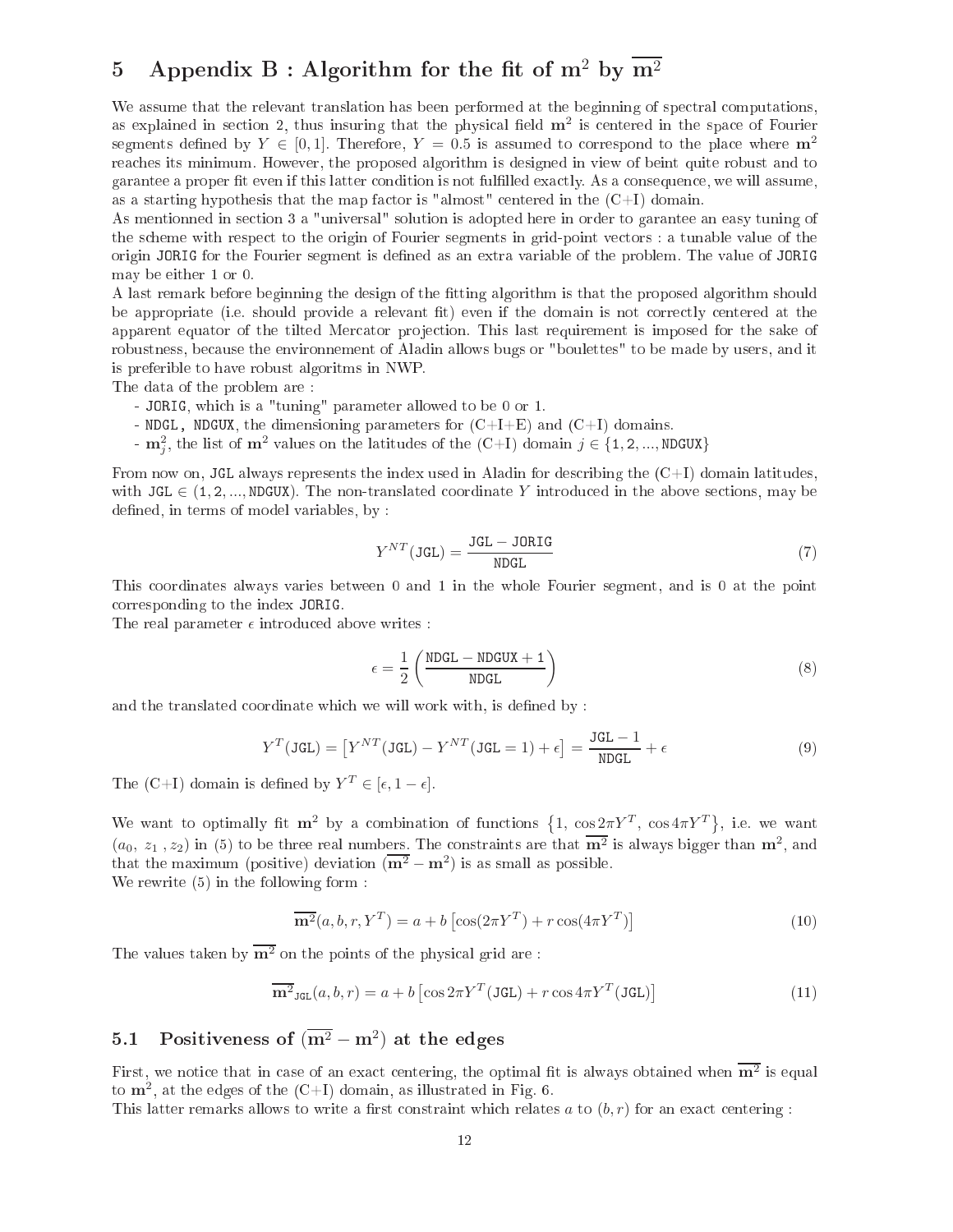

FIG.  $6$  – Case of an exactly centered field  $\text{m}^2$ . The domain represented horizontally is the total domain (C+I+E), i.e.  $Y\in[0,1]$ , the two vertical lines show the edges of the  $(\mathsf{C}{+}\mathsf{I})$  domain. Thick line :  $(\mathbf{m}^2-1)$ ; thin line  $(\mathbf{m}^2-1)$ , defined in the total domain ; the dashed lines joins the two maximums of  $({\bf m}^2-1)$ . The red (bottom) curve is the residual  $(\overline{{\bf m}^2}-{\bf m}^2)$ . The values of domain parameters are NDGL=200, NDGUX=89,

$$
a(b,r) = \mathbf{m}_1^2 - b(\cos 2\pi\epsilon + r\cos 4\pi\epsilon) = \mathbf{m}_1^2 - \overline{\mathbf{m}_1^2}(0,b,r)
$$
(12)

As outlined above, when using the LESIDG functionality, the only allowed projection is the rotated Mercator projection. In addition, at the level of domain design (EGGX), this projection imposes that the physical domain  $(C+I)$  is centered around the apparent equator :

$$
\min_{(C+1)}(y) = -\max_{(C+1)}(y) \tag{13}
$$

or equivalently, the value of the map factor is exactly 1 for  $y = 0$ . However, an imperfect fulfilment of this property cannot be totally excluded, due to roundoff error, or to any other cause. Hence, for the sake of robustness, it is preferible to assume that the condition is not necessarily fulfilled exactly. In such a case of an imperfect centering of m around the physical domain, we notice that the optimal fit is always obtained when the deviation  $(\overline{m^2} - m^2)$  vanishes at the edge of the  $(C+I)$  domain where m is the largest, as illustrated in Fig. 7.



Fig. 7 Case where the physi
al domain is not orre
tly entered. Same onventions as in Fig. 6.

Therefore, for the sake of robustness, we rewrite (12) in a more general form :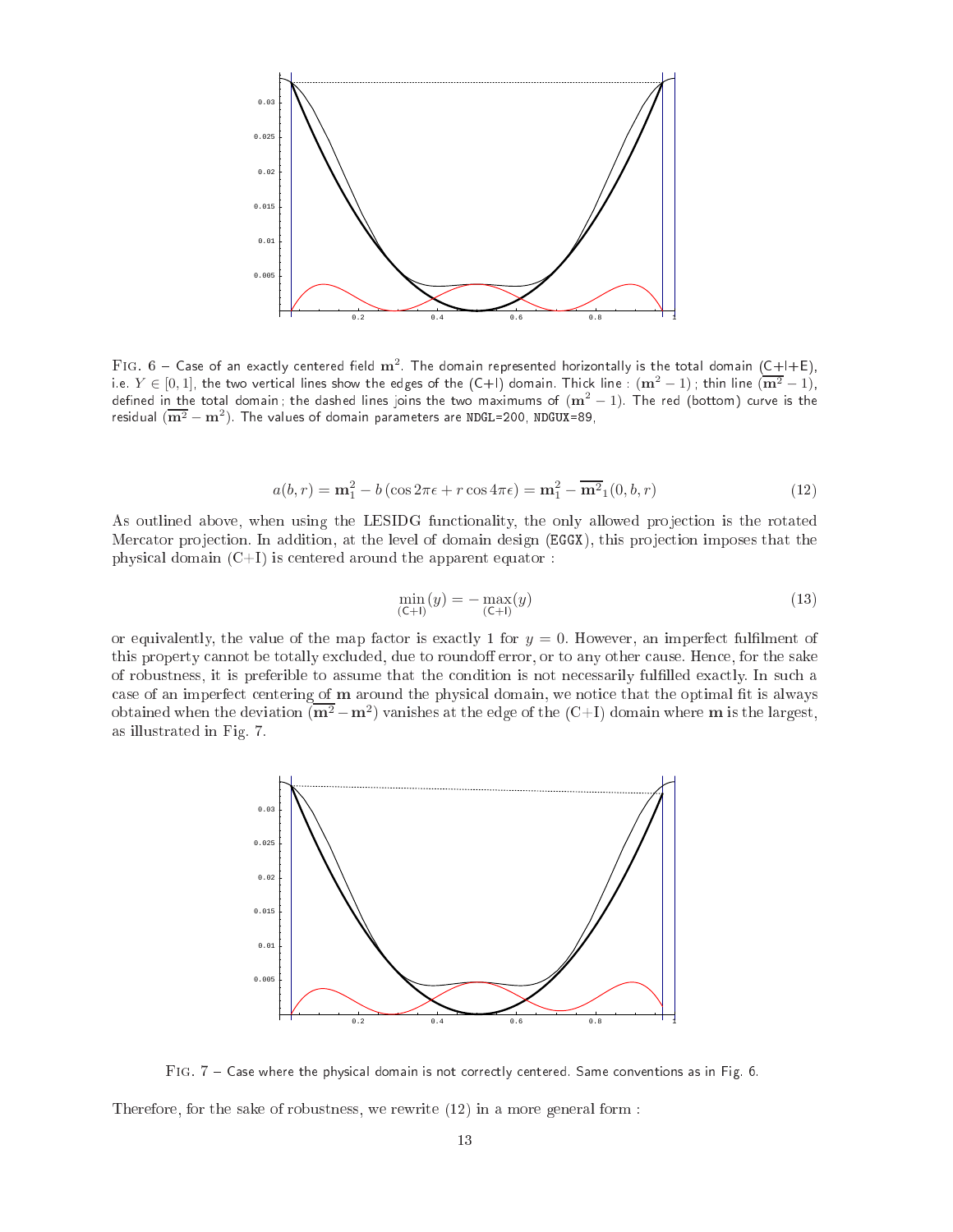$$
a(b,r) = \max\left[\mathbf{m}_1^2 - \overline{\mathbf{m}^2}_1(0,b,r), \ \mathbf{m}_{\text{NDGUX}}^2 - \overline{\mathbf{m}^2}_{\text{NDGUX}}(0,b,r)\right]
$$
(14)

A similar remark occurs in case of an imperfect translation  $\mathcal T$ . In this case, the map factor is symmetric in the  $(C+I)$  domain, but its minimum does not coincide with the one of "cos" functions, as illustrated in Fig. 8.



 $F$ IG.  $8$  – Case where the translation  $T$  is not correct. Same conventions as in Fig. 6.

Nevertheless, the above definition of a insures that the deviation  $(\overline{\mathbf{m}^2} - \mathbf{m}^2)$  is always positive even at both edges, in any of these two pathologi
al situations.

## 5.2 Optimal fit  $(a, b)$  for a given value of r

In this sub-section we assume a given value of  $r$ , and we seek the optimal value of  $b$ , i.e. the one which insures that the maximum deviation of  $\delta = (\mathbf{m}^2 - \mathbf{m}^2)$  is as small as possible, while positive everywhere. For a given b, we determine a using (14), which insures positiveness of  $\delta$  at the edges (C+I) domain. The principle is that if b increases, the minimum value of  $\delta$  becomes negative, and vice-versa. For  $b_1 = 0$  the minimum value  $\delta_{\min}$  of  $\delta$  on the (C+I) domain (excluding the two edges) is positive. For large values of b, as e.g.  $b_2 = 2(1 + m_{\text{max}}^2)$ , the value of  $\delta_{\text{min}}$  is negative. Therefore, we can find the optimal value of b by a simple dichotomic process, starting with these two values  $(b_1, b_2)$  stopping when the residual is smaller than a chosen value. Then take the last value of b which insures a positive value of  $\delta_{\min}$ . Finally, this process provides tho optimal  $b(r)$  for the given value of r.

## 5.3 Optimal fit  $(a, b, r)$

We define  $\delta_{\text{max}}(r)$  as the maximum (positive) value reached by  $\delta$  for a given value of r, when choosing b as  $b(r)$  and a as  $a(b, r)$ . The function  $\delta_{\text{max}}(r)$  is highly convex, and has a unique minimum, as illustrated in Fig. 9.

We start from two values  $r_1$  and  $r_4$  which are certainly smaller and larger than the optimum and we apply an iterative process of descent along the gradient to find this optimum. Since the function  $cosh(x)$ is more flat than the function  $\cos(2\pi x)$  at  $x=0$ , the optimum value of r is always positive, hence we can take  $r_1 = 0$ . At the other edge, we take  $r_4 = (NDGUX/NDGL)$ , which is always larger than the optimal value. Then we define  $r_2 = (r_1 + r_4)/2$  and  $r_3 = r_2 + 0.01(r_1 - r_4)$ . We then replace  $r_1$  by  $r_2$  or  $r_4$  by  $r_3$ , depending on the sign of  $\delta_{\max}(r_3) - \delta_{\max}(r_2)$ . This process converges quickly, and is robust for any configuration of the data.